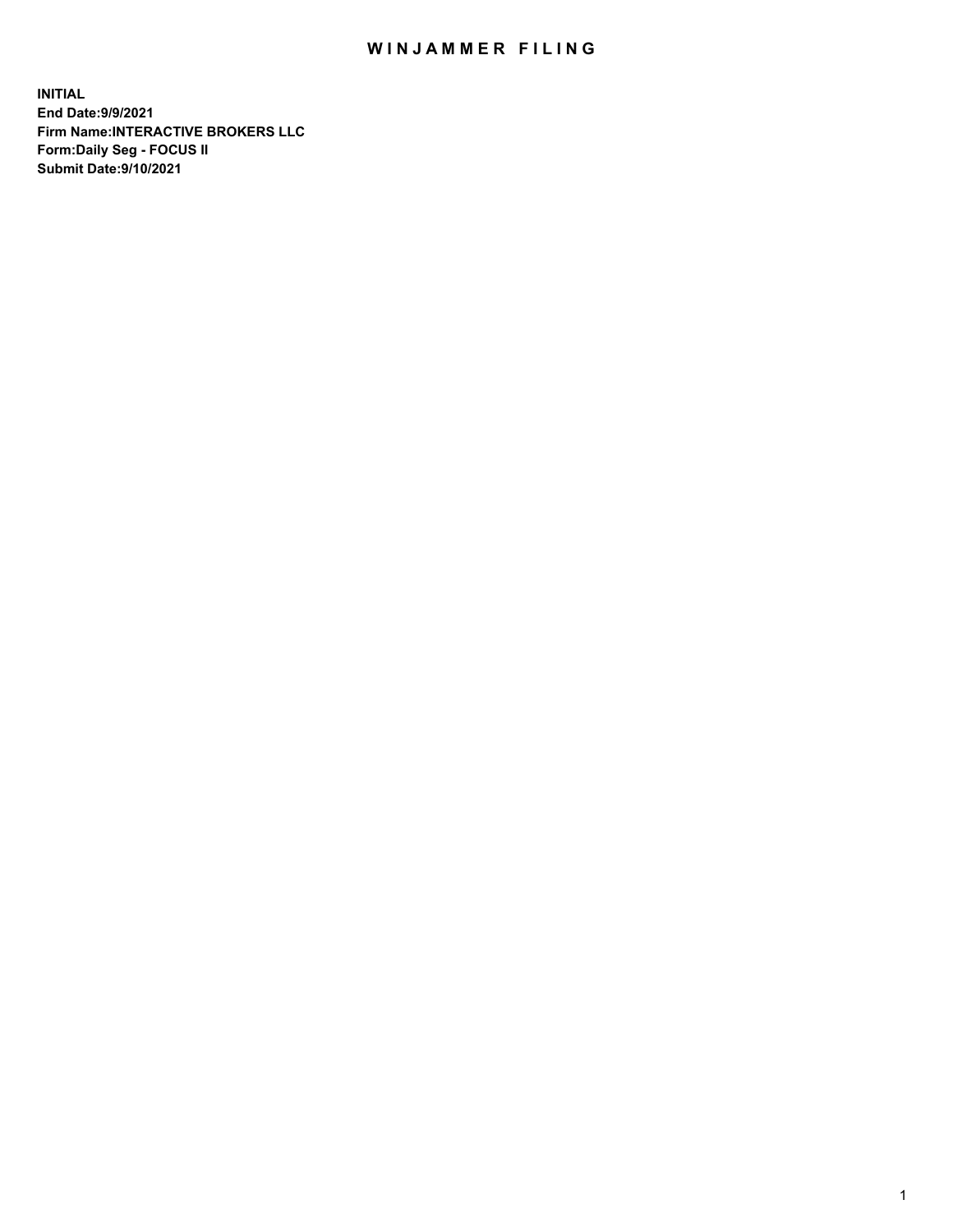**INITIAL End Date:9/9/2021 Firm Name:INTERACTIVE BROKERS LLC Form:Daily Seg - FOCUS II Submit Date:9/10/2021 Daily Segregation - Cover Page**

| Name of Company                                                                                                                                                                                                                                                                                                                | <b>INTERACTIVE BROKERS LLC</b>                                                                  |
|--------------------------------------------------------------------------------------------------------------------------------------------------------------------------------------------------------------------------------------------------------------------------------------------------------------------------------|-------------------------------------------------------------------------------------------------|
| <b>Contact Name</b>                                                                                                                                                                                                                                                                                                            | James Menicucci                                                                                 |
| <b>Contact Phone Number</b>                                                                                                                                                                                                                                                                                                    | 203-618-8085                                                                                    |
| <b>Contact Email Address</b>                                                                                                                                                                                                                                                                                                   | jmenicucci@interactivebrokers.c<br>$om$                                                         |
| FCM's Customer Segregated Funds Residual Interest Target (choose one):<br>a. Minimum dollar amount: ; or<br>b. Minimum percentage of customer segregated funds required:% ; or<br>c. Dollar amount range between: and; or<br>d. Percentage range of customer segregated funds required between:% and%.                         | $\overline{\mathbf{0}}$<br>$\overline{\mathbf{0}}$<br>155,000,000 245,000,000<br>0 <sub>0</sub> |
| FCM's Customer Secured Amount Funds Residual Interest Target (choose one):<br>a. Minimum dollar amount: ; or<br>b. Minimum percentage of customer secured funds required:%; or<br>c. Dollar amount range between: and; or<br>d. Percentage range of customer secured funds required between:% and%.                            | $\overline{\mathbf{0}}$<br>$\overline{\mathbf{0}}$<br>80,000,000 120,000,000<br>0 <sub>0</sub>  |
| FCM's Cleared Swaps Customer Collateral Residual Interest Target (choose one):<br>a. Minimum dollar amount: ; or<br>b. Minimum percentage of cleared swaps customer collateral required:% ; or<br>c. Dollar amount range between: and; or<br>d. Percentage range of cleared swaps customer collateral required between:% and%. | $\overline{\mathbf{0}}$<br><u>0</u><br>0 <sub>0</sub><br>0 <sub>0</sub>                         |

Attach supporting documents CH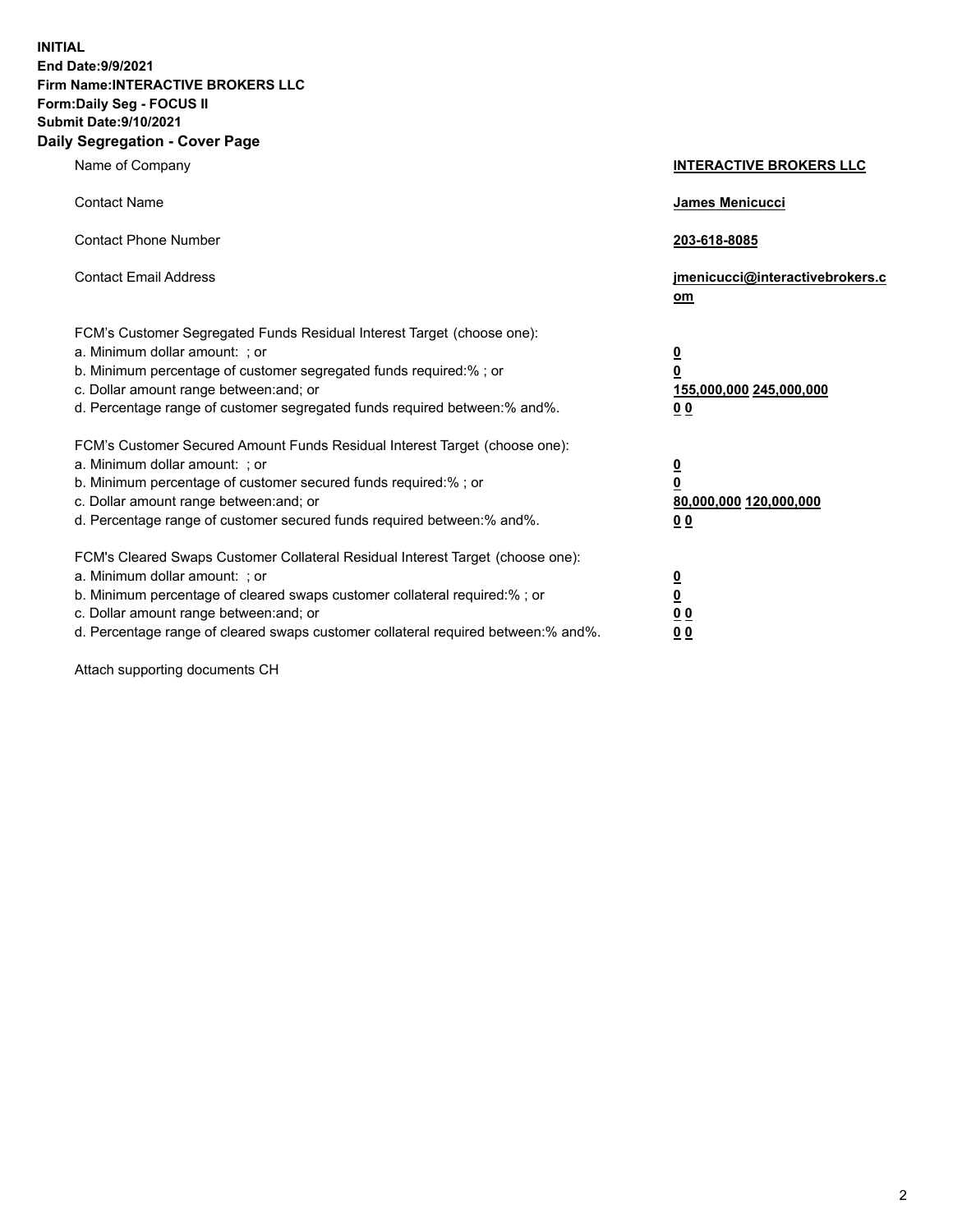## **INITIAL End Date:9/9/2021 Firm Name:INTERACTIVE BROKERS LLC Form:Daily Seg - FOCUS II Submit Date:9/10/2021 Daily Segregation - Secured Amounts**

|     | Daily Segregation - Secured Amounts                                                                        |                                    |
|-----|------------------------------------------------------------------------------------------------------------|------------------------------------|
|     | Foreign Futures and Foreign Options Secured Amounts                                                        |                                    |
|     | Amount required to be set aside pursuant to law, rule or regulation of a foreign                           | $0$ [7305]                         |
|     | government or a rule of a self-regulatory organization authorized thereunder                               |                                    |
| 1.  | Net ledger balance - Foreign Futures and Foreign Option Trading - All Customers                            |                                    |
|     | A. Cash                                                                                                    | 495,090,102 [7315]                 |
|     | B. Securities (at market)                                                                                  | $0$ [7317]                         |
| 2.  | Net unrealized profit (loss) in open futures contracts traded on a foreign board of trade                  | 13,242,541 [7325]                  |
| 3.  | Exchange traded options                                                                                    |                                    |
|     | a. Market value of open option contracts purchased on a foreign board of trade                             | 189,754 [7335]                     |
|     | b. Market value of open contracts granted (sold) on a foreign board of trade                               | -172,687 [7337]                    |
| 4.  | Net equity (deficit) (add lines 1. 2. and 3.)                                                              | 508,349,710 [7345]                 |
| 5.  | Account liquidating to a deficit and account with a debit balances - gross amount                          | 371,380 [7351]                     |
|     | Less: amount offset by customer owned securities                                                           | 0 [7352] 371,380 [7354]            |
| 6.  | Amount required to be set aside as the secured amount - Net Liquidating Equity                             | 508,721,090 [7355]                 |
|     | Method (add lines 4 and 5)                                                                                 |                                    |
| 7.  | Greater of amount required to be set aside pursuant to foreign jurisdiction (above) or line                | 508,721,090 [7360]                 |
|     | 6.                                                                                                         |                                    |
|     | FUNDS DEPOSITED IN SEPARATE REGULATION 30.7 ACCOUNTS                                                       |                                    |
| 1.  | Cash in banks                                                                                              |                                    |
|     | A. Banks located in the United States                                                                      | 86,060,778 [7500]                  |
|     | B. Other banks qualified under Regulation 30.7                                                             | 0 [7520] 86,060,778 [7530]         |
| 2.  | Securities                                                                                                 |                                    |
|     | A. In safekeeping with banks located in the United States                                                  | 270,974,900 [7540]                 |
|     | B. In safekeeping with other banks qualified under Regulation 30.7                                         | 0 [7560] 270,974,900 [7570]        |
| 3.  | Equities with registered futures commission merchants                                                      |                                    |
|     | A. Cash                                                                                                    | $0$ [7580]                         |
|     | <b>B.</b> Securities                                                                                       | $0$ [7590]                         |
|     | C. Unrealized gain (loss) on open futures contracts                                                        | $0$ [7600]                         |
|     | D. Value of long option contracts                                                                          | $0$ [7610]                         |
|     | E. Value of short option contracts                                                                         | 0 [7615] 0 [7620]                  |
| 4.  | Amounts held by clearing organizations of foreign boards of trade                                          |                                    |
|     | A. Cash                                                                                                    | $Q$ [7640]                         |
|     | <b>B.</b> Securities                                                                                       | $0$ [7650]                         |
|     | C. Amount due to (from) clearing organization - daily variation                                            | $0$ [7660]                         |
|     | D. Value of long option contracts                                                                          | $0$ [7670]                         |
|     | E. Value of short option contracts                                                                         | 0 [7675] 0 [7680]                  |
| 5.  | Amounts held by members of foreign boards of trade                                                         |                                    |
|     | A. Cash                                                                                                    | 269,911,304 [7700]                 |
|     | <b>B.</b> Securities                                                                                       | $0$ [7710]                         |
|     | C. Unrealized gain (loss) on open futures contracts                                                        | 6,342,160 [7720]                   |
|     | D. Value of long option contracts                                                                          | 189,754 [7730]                     |
|     | E. Value of short option contracts                                                                         | -172,687 [7735] 276,270,531 [7740] |
| 6.  | Amounts with other depositories designated by a foreign board of trade                                     | 0 [7760]                           |
| 7.  | Segregated funds on hand                                                                                   | $0$ [7765]                         |
| 8.  | Total funds in separate section 30.7 accounts                                                              | 633,306,209 [7770]                 |
| 9.  | Excess (deficiency) Set Aside for Secured Amount (subtract line 7 Secured Statement<br>Page 1 from Line 8) | 124,585,119 [7380]                 |
| 10. | Management Target Amount for Excess funds in separate section 30.7 accounts                                | 80,000,000 [7780]                  |
| 11. | Excess (deficiency) funds in separate 30.7 accounts over (under) Management Target                         | 44,585,119 [7785]                  |
|     |                                                                                                            |                                    |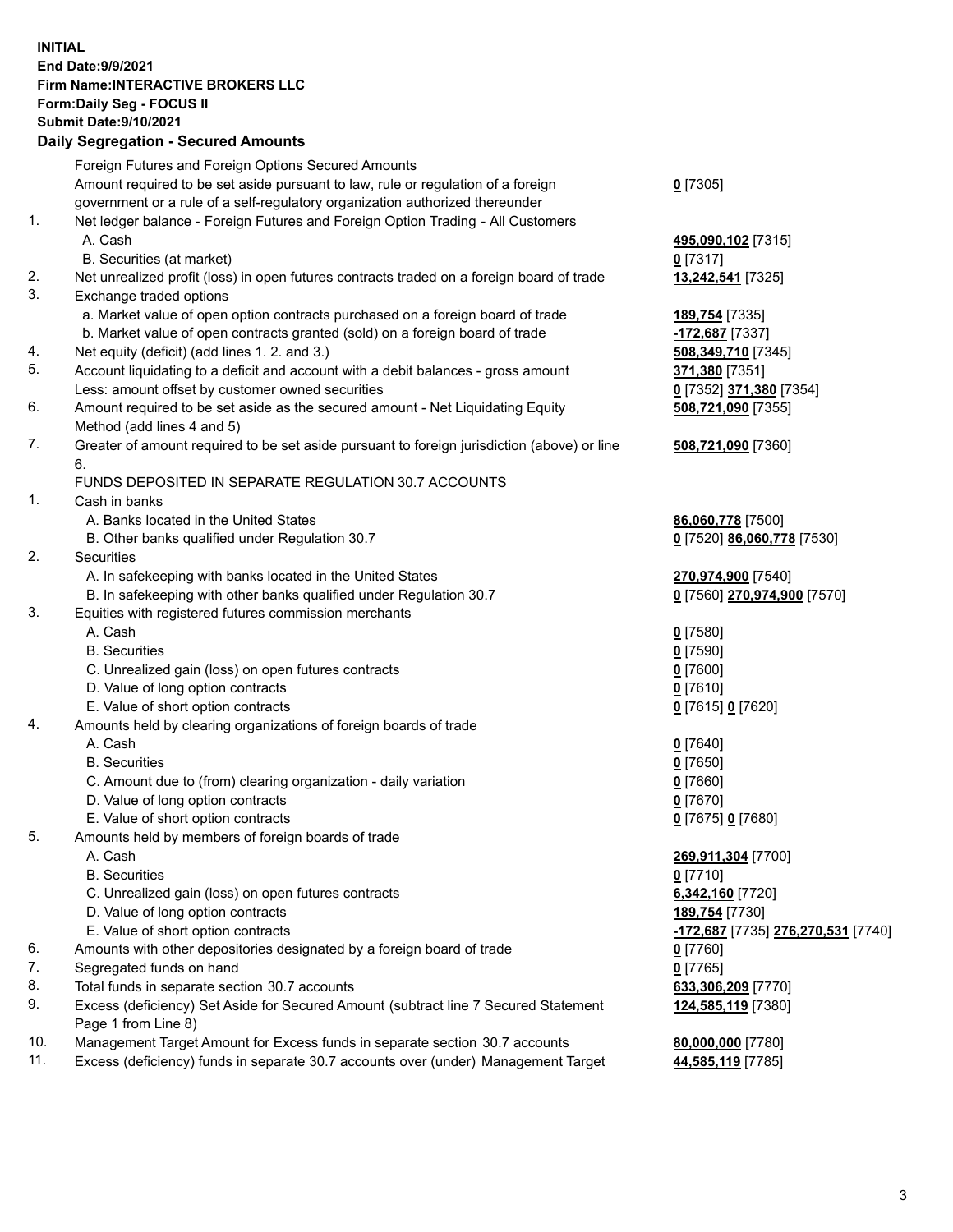**INITIAL End Date:9/9/2021 Firm Name:INTERACTIVE BROKERS LLC Form:Daily Seg - FOCUS II Submit Date:9/10/2021 Daily Segregation - Segregation Statement** SEGREGATION REQUIREMENTS(Section 4d(2) of the CEAct) 1. Net ledger balance A. Cash **6,906,926,208** [7010] B. Securities (at market) **0** [7020] 2. Net unrealized profit (loss) in open futures contracts traded on a contract market **105,162,991** [7030] 3. Exchange traded options A. Add market value of open option contracts purchased on a contract market **299,406,145** [7032] B. Deduct market value of open option contracts granted (sold) on a contract market **-253,002,065** [7033] 4. Net equity (deficit) (add lines 1, 2 and 3) **7,058,493,279** [7040] 5. Accounts liquidating to a deficit and accounts with debit balances - gross amount **1,224,991** [7045] Less: amount offset by customer securities **0** [7047] **1,224,991** [7050] 6. Amount required to be segregated (add lines 4 and 5) **7,059,718,270** [7060] FUNDS IN SEGREGATED ACCOUNTS 7. Deposited in segregated funds bank accounts A. Cash **1,616,942,240** [7070] B. Securities representing investments of customers' funds (at market) **3,236,221,350** [7080] C. Securities held for particular customers or option customers in lieu of cash (at market) **0** [7090] 8. Margins on deposit with derivatives clearing organizations of contract markets A. Cash **1,992,805,786** [7100] B. Securities representing investments of customers' funds (at market) **385,144,778** [7110] C. Securities held for particular customers or option customers in lieu of cash (at market) **0** [7120] 9. Net settlement from (to) derivatives clearing organizations of contract markets **3,636,797** [7130] 10. Exchange traded options A. Value of open long option contracts **299,337,388** [7132] B. Value of open short option contracts **-252,965,547** [7133] 11. Net equities with other FCMs A. Net liquidating equity **0** [7140] B. Securities representing investments of customers' funds (at market) **0** [7160] C. Securities held for particular customers or option customers in lieu of cash (at market) **0** [7170] 12. Segregated funds on hand **0** [7150] 13. Total amount in segregation (add lines 7 through 12) **7,281,122,792** [7180] 14. Excess (deficiency) funds in segregation (subtract line 6 from line 13) **221,404,522** [7190] 15. Management Target Amount for Excess funds in segregation **155,000,000** [7194]

16. Excess (deficiency) funds in segregation over (under) Management Target Amount Excess

**66,404,522** [7198]